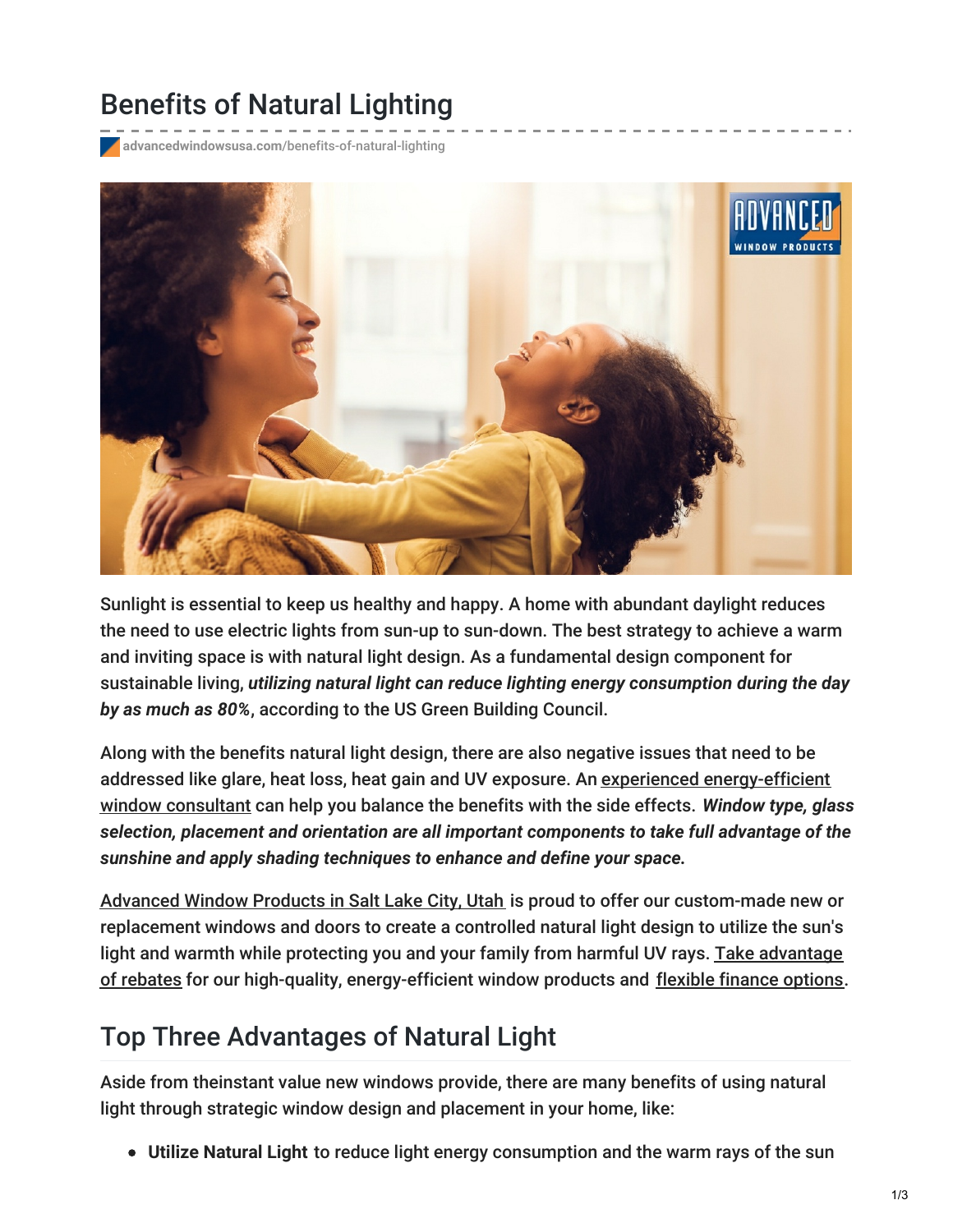can naturally heat your home during cold winter months to help save on energy bills.

- **Improve Indoor Air-Quality** by opening up the windows to bring outdoor air Inside with functional window options.
- **Health Benefits from Regular Sun Exposure** are crucial to our well-being. Sunlight offers low levels of vitamin D and promotes better sleep and a higher sense of optimism.

## Introduce Natural Light with Daylighting

The design term daylighting refers to strategic placement of a variety of windows, side lights and skylights to introduce the maximum amount of natural lighting into your home. You will want to consider window placement and orientation for each area as the sun moves across the sky. Depending on the time of day, the sunlight will subtly change the look and feel of the room.

You can achieve all of the benefits of daylighting and reduce energy consumption bychoosing windows & doors specially designed to withstand Utah's weather extremes. It is important to choose a window manufacturer with a large selection of window types with energy efficiency options to fit your budget. Look for *features like heat reflection to combat heat transfer while still letting in the light, UV protection and the following manufacturing standards* for superior long-term performance:

- NFRC Energy [Performance](http://www.nfrc.org/about/) Ratings
- **Energy Star [Certification](https://www.energystar.gov/about/)**
- EPA Lead Safe [Certified](https://www.epa.gov/lead)
- AAMA Certified [Installation](http://www.installationmasters.com/) Master

## How Can I Maximize Natural Light?

If you do not have the option to incorporate daylighting design in the floorplan of your new build, *there are several things you can do to your existing home without changing the location of your windows*. The experts at **Advanced Window Products** recommend maximizing your home's current window layout to take advantage of natural light at different times during the day.

Here are a few strategic tips for homeowners to *incorporate natural lighting without major renovation* to change a window's location:

- **North Facing Windows** present an even natural sunlight with minor glare and summer heat gain.
- **South Facing Windows** will provide beneficial heating from the sun during winter months and minimal direct sun in the summertime.
- **East and West Facing Windows** should ideally be smaller in size and include shading options because of direct sun exposure. East facing windows receive targeted sunlight from sunrise to mid-afternoon and West facing windows cause heat build-up from mid-